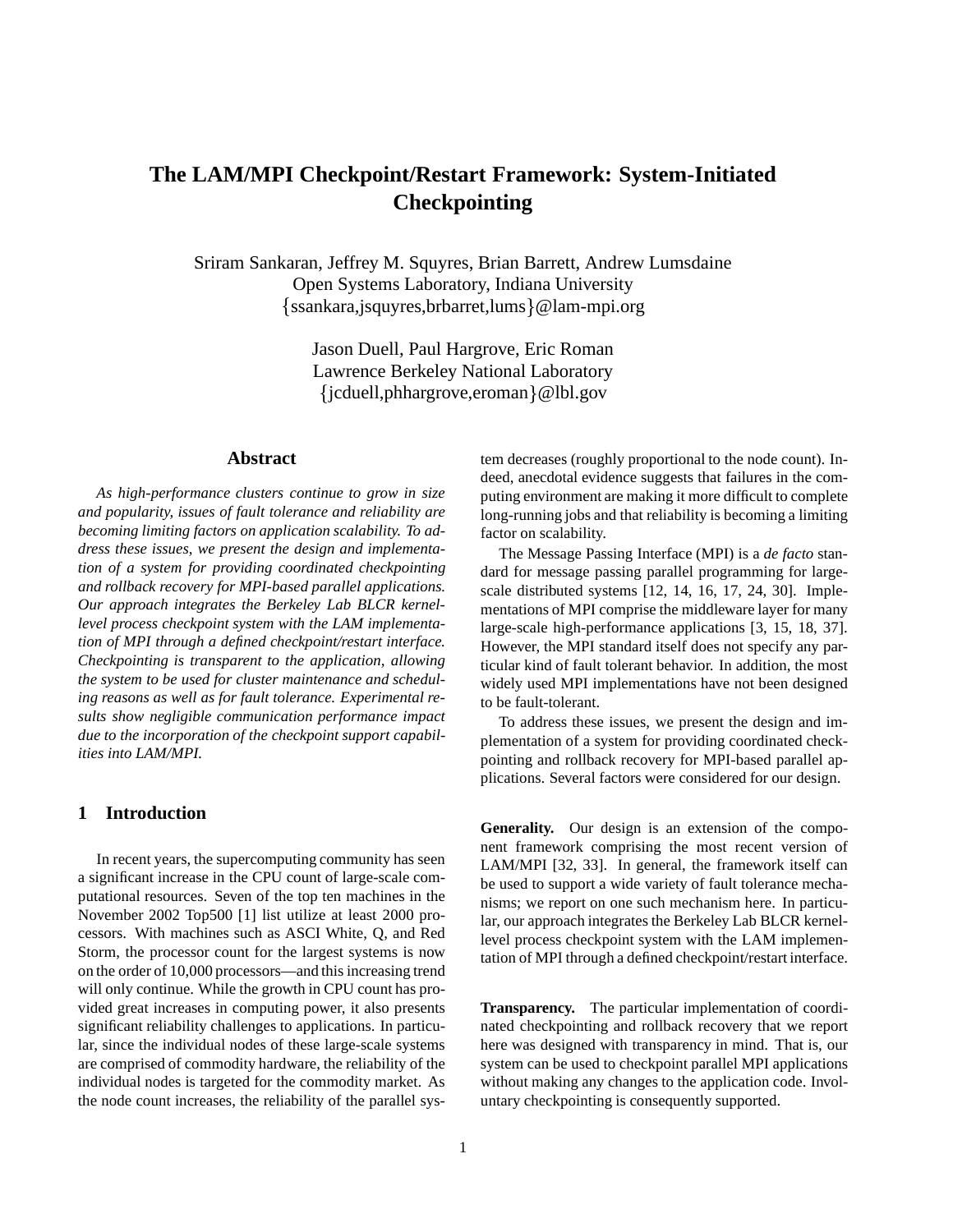**Performance.** As shown by our experimental results, the addition of checkpointing support capabilities to LAM/MPI has insignificant impact on its message passing performance. And, since checkpoint support is run-time selectable, it can be bypassed altogether for applications that do not wish to use it.

**Portability.** Our implementation has been incorporated into the most recent release of LAM/MPI, a widely used and industrial strength open-source implementation of MPI. Although the BLCR checkpointer is currently available for Linux, LAM/MPI will operate on almost all POSIX systems. The general approach taken in this work will allow it to be easily extended to other single process checkpoint systems and to other operating systems.

The remainder of the paper is organized as follows. Section 2 discusses background information and related work. The design of our system is given in Section 3 and details of its implementation in Section 4. Performance results are provided in Section 5. Future work and our conclusions are given in Sections 6 and 7.

#### **2 Background**

#### **2.1 Checkpoint-Based Rollback Recovery**

In the context of message-passing parallel applications, a *global state* is a collection of the individual states of all participating processes and of the states of the communication channels. A *consistent global state* is one that may occur during a failure-free, correct execution of a distributed computation. Within a consistent global state, if a given process has a local state that indicates a particular message has been received, then the state of the corresponding sender must indicate that the message has been sent [4]. Figure 1 shows two examples of global states, one of which is consistent, and the other of which is inconsistent. A *consistent global checkpoint* is a set of local checkpoints, one for each process, forming a consistent global state. Any consistent global checkpoint can be used to restart process execution upon failure.

Checkpoint/restart techniques for parallel jobs can be broadly classified into three categories: uncoordinated, coordinated, and communication-induced. (These approaches are analyzed in detail in [10].)

#### **2.1.1 Uncoordinated Checkpointing**

In the uncoordinated approach, the processes determine their local checkpoints independently. During restart, these processes search the set of saved checkpoints for a consistent state from which execution can resume. The main advantage of this autonomy is that each process can take a



Figure 1: A message-passing system consisting of 3 processes. (a) shows an example of a consistent global state where message  $m_1$  is recorded as having been sent by process  $P_0$  but not yet received by process  $P_1$ , and (b) shows an example of an inconsistent global state in which message  $m_2$  is recorded as having been received by  $P_2$  but not yet sent by  $P_1$ .

checkpoint when it is most convenient. For efficiency, a process may take checkpoints when the amount of state information to be saved is small [39]. However, this approach has several disadvantages. First, there is the possibility of the *domino effect* [26] which causes the system to rollback to the beginning of computation, resulting in the loss of a large amount of useful work. Second, a process may take checkpoints that will never be part of a global consistent state. Third, uncoordinated checkpointing forces each process to maintain multiple checkpoints, thereby incurring a large storage overhead.

#### **2.1.2 Coordinated Checkpointing**

With the coordinated approach, the determination of local checkpoints by individual processes is orchestrated in such a way that the resulting global checkpoint is guaranteed to be consistent [4, 9, 19, 35, 38]. Coordinated checkpointing simplifies recovery from failure and is not susceptible to the domino effect, since every process always restarts from its most recent checkpoint. Also, coordinated checkpointing minimizes storage overhead since only one permanent checkpoint needs to be maintained on stable storage. The main disadvantage of coordinated checkpointing, however, is the large latency involved in saving the checkpoints, since a global checkpoint needs to be determined before the checkpoints can be written to stable storage.

#### **2.1.3 Communication-Induced Checkpointing**

The communication-induced checkpointing approach forces each process to take checkpoints based on protocolrelated information piggybacked on the application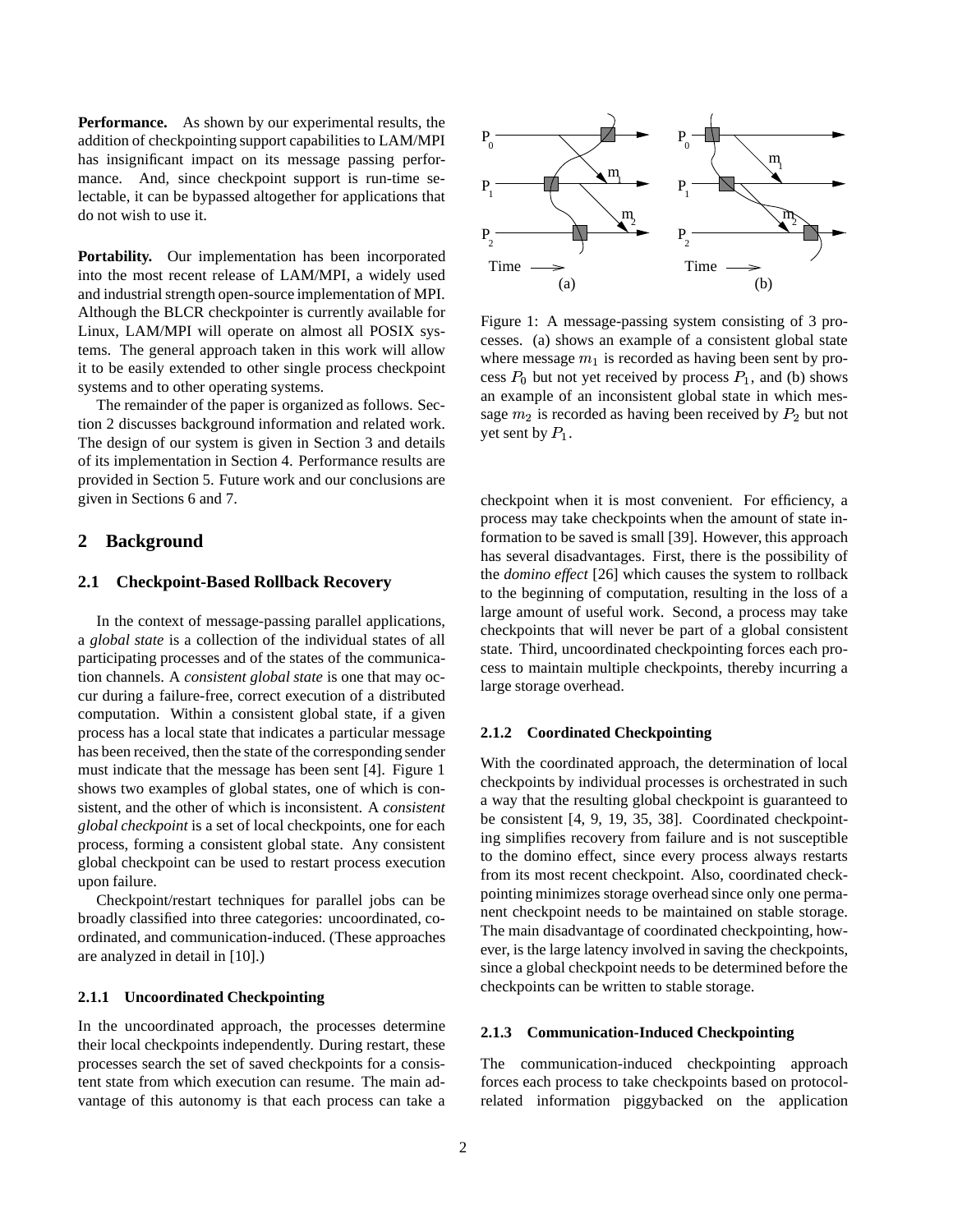messages it receives from other processes [27]. Checkpoints are taken such that system-wide consistent state always exists on stable storage, thereby avoiding the domino effect [2]. Processes are allowed to take some of their checkpoints independently. However, in order to determine a consistent global state, processes may be forced to take additional checkpoints. The checkpoints that a process takes independently are called local checkpoints, while those that a process is forced to take are called forced checkpoints. The receiver of each application message uses the piggybacked information to determine if it has to take a forced checkpoint. The forced checkpoint must be taken before the application may process the contents of the message, possibly incurring high latency and overhead. In contrast with coordinated checkpointing, no special coordination messages are exchanged in this approach.

#### **2.2 Other Uses of Checkpoint/Restart**

The ability to checkpoint and restore applications has a number of uses in a parallel environment besides fault tolerance.

Gang scheduling—checkpointing and restarting all the processes that are part of a single parallel application allows for more flexible scheduling. For example, jobs with large resource requirements can be intermittently scheduled at off-peak times using the checkpoint/restart capability. Without intermittent scheduling such large jobs may use all available resources for long periods—locking out other jobs during that time. Hence, the ability to stop and resume large jobs allows scheduling of other available jobs in such a way that the overall system throughput is maximized.

Process migration is another feature that is made possible by the ability to save a process image. If a process needs to be moved from one node to another (because imminent failure of a node is predicted or for scheduling reasons) it is possible to transfer the state of the processes running on that node to another node by writing the process image directly to a remote node. The process can then resume execution on this new node, without having to kill the entire application and start it all over again. Process migration has also proved extremely valuable for systems whose network topology constrains the placement of processes in order to achieve optimal performance. The Cray T3E's interconnect, for instance, uses a three-dimensional torus that requires processes that are part of the same parallel application to be placed in contiguous locations on the torus. This results in fragmentation as jobs of different sizes enter and exit the system. With process migration, jobs can be packed together to eliminate fragmentation, resulting in significantly higher utilization [40]. Networks with such constraining topologies have become less common recently, however IBM's Blue Gene/L project plans to

constrain communication among processors [36], and more cluster projects may use them in the future.

## **2.3 Related Work**

Checkpoint/restart for sequential programs has been somewhat well studied. Libckpt [25] is an open source library for transparent checkpointing of Unix processes. It contains support for incremental checkpoints, in which only pages that have been modified since the last checkpoint are saved. Condor [22, 23] is another system that provides checkpointing services for single process jobs on a number of Unix platforms. The CRAK (Checkpoint/Restart As a Kernel module) project [41] provides a kernel implementation of checkpoint/restart for Linux. CRAK also supports migration of networked processes by adopting a novel approach to socket migration. BLCR (Berkeley Lab's Checkpoint/Restart) [8] is a kernel implementation of checkpoint/restart for multi-threaded applications on Linux. Libtckpt [7] is a user-level checkpoint/restart library that can also checkpoint POSIX threads applications.

In the context of parallel programs, there are vendor implementations of checkpoint/restart for MPI applications running on some commercial parallel computers [6]. Some implementations are also available for checkpointing MPI applications running on commodity hardware. CoCheck [34] is one such tool for PVM and MPI applications. It is built into a native MPI library called tuMPI and layered on top of a portable single-process checkpointing mechanism [13, 21]. CoCheck uses a special process to coordinate checkpoints, that sends a checkpoint request notification to all the processes belonging to the MPI job. On receiving this trigger, each process sends a "ready message" (RM) to all other processes, and stores all incoming messages from each process until all the RMs have been received, in specially reserved buffers. The underlying checkpointer then saves the execution context of each process to stable storage. At restart, a receive operation first checks the buffers for a matching message. If there is such a message, it is retrieved from the buffer. Otherwise, a real receive operation fetches the next matching message from the network. One drawback to CoCheck is that a checkpoint request cannot be processed when a send operation is in progress. Consequently, if a matching receive has not been posted by the peer, there is no finite bound on the time taken for the checkpoint request to complete. Also, checkpointing could change the semantics of MPI's synchronous sends in CoCheck: an anticipated receive could cause the return of the send instead of the actual receive by the application.

A checkpoint/restart implementation for MPI at NCCU Taiwan uses a combination of coordinated and uncoordinated strategies for checkpointing MPI applications [20]. It is built on top of the NCCU MPI implementation [5], and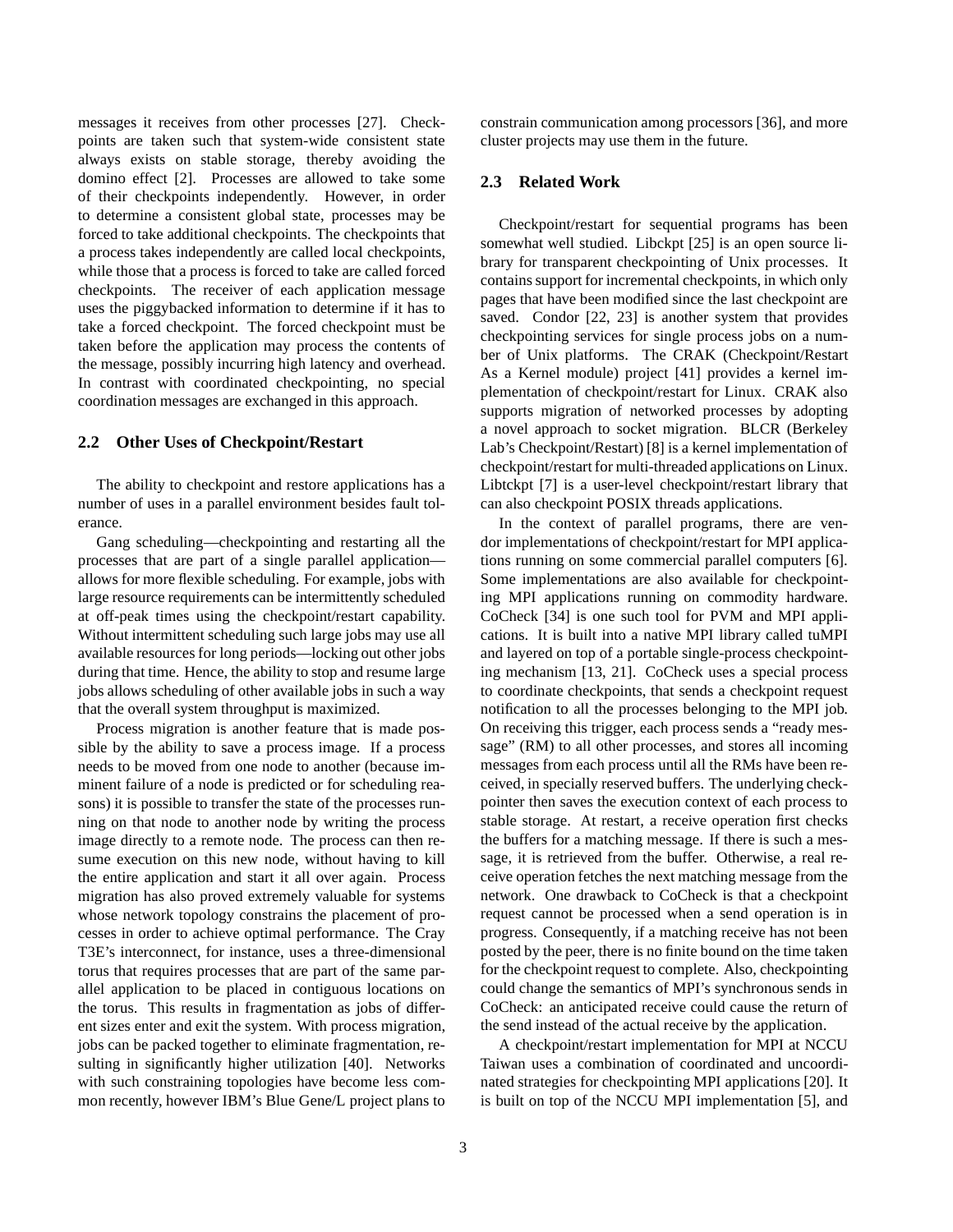uses Libckpt as the back-end checkpointer. Checkpointing of processes running on the same node is coordinated by a local daemon process, while processes on different nodes are checkpointed in an uncoordinated manner using message logging.

A limitation of the existing systems for checkpointing MPI applications on commodity clusters is that they are implemented using MPI libraries that primarily serve as research platforms and are not widely used. Another drawback of some of these checkpoint/restart systems is that they are tightly coupled to a specific single-process checkpointer. Since single-process checkpointers usually support a limited number of platforms, this limits the range of systems on which MPI applications can be checkpointed to those that are supported by the underlying checkpointer.

## **3 Design**

This section presents an overview of the design of the checkpoint/restart system in LAM/MPI. This implementation does not alter the semantics of any of the MPI functions, and fully supports all of MPI-1. The checkpoint/ restart system has been designed in such a way that there is a clear separation between the checkpoint/restart functionality and MPI-specific functionality in LAM. Also, the checkpoint/restart system can "plug-in" multiple back-end checkpointers with minimal changes to the main LAM/MPI code base, as a result of which there is a wide range of platforms that can potentially be supported by our system. The current implementation in LAM/MPI uses the BLCR [8] checkpointer that is available for Linux.

#### **3.1 Checkpointing Approach in LAM/MPI**

A checkpoint of an MPI job is initiated by a user or a batch scheduler by delivering a checkpoint request to mpirun. The precise mechanism for delivering this request is implementation-dependent. On receiving this request, mpirun propagates this request to all the processes in the MPI job.

LAM/MPI uses a coordinated approach to checkpointing MPI jobs. The current implementation in LAM supports a TCP-based communication sub-system (see Sections 3.2.1 and 4). Upon receiving the checkpoint request from mpirun, all the MPI processes interact with each other to guarantee that their local checkpoints will result in a consistent global checkpoint. In [4], a consistent global state is described as the set of process states and the states of their communication channels. The approach adopted in LAM ensures that all the MPI communication channels between the processes are empty when a checkpoint is taken. During restart, all the processes resume execution from their

| <b>void</b> bookmark exchange() {                               |  |  |  |  |
|-----------------------------------------------------------------|--|--|--|--|
| $int$ i:                                                        |  |  |  |  |
| <b>struct</b> bookmark *bookmarks_arr;                          |  |  |  |  |
|                                                                 |  |  |  |  |
| for $(i = (num\_process - myidx - 1), j = 0; j < num\_process;$ |  |  |  |  |
| $i = (i + 1) %$ num_procs, ++j) {                               |  |  |  |  |
| <b>if</b> (myidx $>$ i) {                                       |  |  |  |  |
| $\frac{1}{2}$ send our bookmark status, then receive into       |  |  |  |  |
| appropriate location in bookmarks array $\ast/$                 |  |  |  |  |
| send_bookmarks(i);                                              |  |  |  |  |
| recv_bookmarks(bookmarks_arr);                                  |  |  |  |  |
| } else if $(myidx < i)$ {                                       |  |  |  |  |
| /* receive remote bookmark status into appropriate              |  |  |  |  |
| location in bookmarks array, then send */                       |  |  |  |  |
| recv_bookmarks(bookmarks_arr);                                  |  |  |  |  |
| send_bookmarks(i);                                              |  |  |  |  |
|                                                                 |  |  |  |  |
|                                                                 |  |  |  |  |
|                                                                 |  |  |  |  |

Figure 2: Staggered all-to-all algorithm used for communicating network status.

saved states, with the communication channels restored to to their known (empty) states.

The interaction between the processes to clear the data in the MPI communication channels uses a "staggered allto-all" algorithm over out-of-band communication channels that are available in LAM, as shown in Figure 2. This algorithm starts with each process choosing a unique peer to exchange information about how much data it has sent to and received from that peer. This exchange then continues with other peers in increasing order of ranks in a circular fashion until each process has exchanged this information with its immediate lower-ranked peer. Then, based on this information, each process receives the remaining data from the MPI communication channels and all the in-flight data are drained.

The LAM checkpoint algorithm is summarized below. mpirun acts as a coordination point between all processes of an MPI application, and is the process signaled by the run-time system or user when a checkpoint is to be initiated.

- 1. **mpirun:** receives a checkpoint request from a user or batch scheduler.
- 2. **mpirun:** propagates the checkpoint request to each MPI process.
- 3. **mpirun:** indicates that it is ready to be checkpointed.
- 4. **each MPI process:** coordinates with the others to reach a consistent global state in which the MPI job can be checkpointed. For example, processes using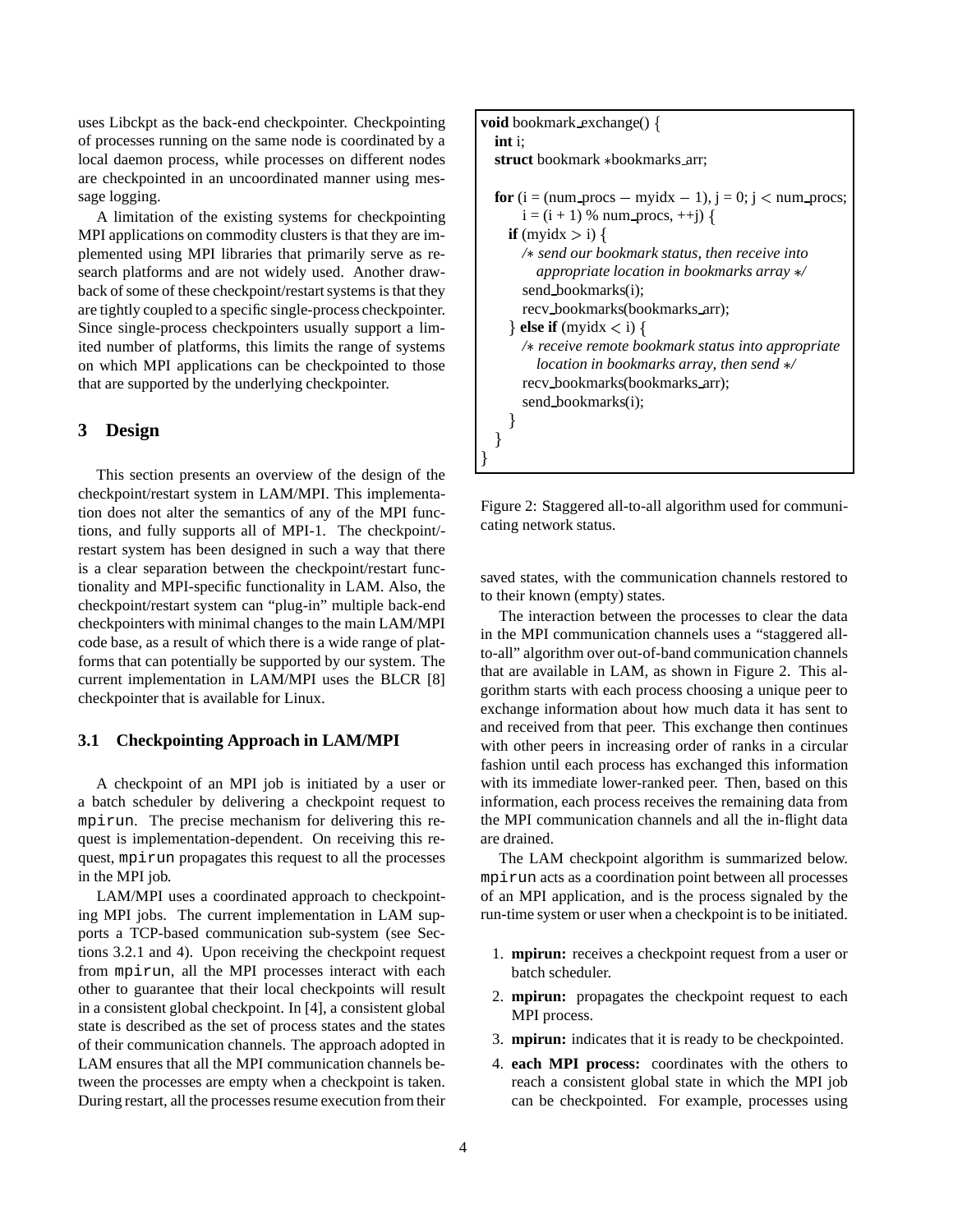TCP for MPI message passing drain in-flight messages from the network to achieve a consistent global state.

- 5. **each MPI process:** indicates that it is ready to be individually checkpointed.
- 6. **underlying checkpointer:** saves the execution context of each process to stable storage.
- 7. **each MPI process:** continues execution after the checkpoint is taken.

The following sequence of events occurs at restart:

- 1. **mpirun:** restarts all the processes from the saved process images.
- 2. **each MPI process** sends its new process information to mpirun
- 3. **mpirun:** updates the global list containing information about each process in the MPI job and broadcasts it to all processes.
- 4. **each MPI process:** receives information about all the other processes from mpirun.
- 5. **each MPI process:** re-builds its communication channels with the other processes.
- 6. **each MPI process:** resumes execution from the saved state.

This algorithm has been successfully implemented using the BLCR [8] checkpointer. The details of the implementation are given in Section 4.

#### **3.2 LAM/MPI Architecture**

LAM/MPI is designed with two major layers: the LAM layer and the MPI layer, as shown in Figure 3. The LAM layer provides a framework and run-time environment upon which the MPI layer executes. The LAM layer provides services such as message passing, process control, remote file access, and I/O forwarding. The MPI layer provides the MPI interface and an infrastructure for direct, process-toprocess communication over high-speed networks.

LAM provides a daemon-based run-time environment (RTE). A user-level daemon (the lamd) is used to provide many of the services needed for the MPI RTE. The lamboot command is used to start a lamd on every node at the beginning of an execution. At the end of an execution session, these lamds are killed using the lamhalt command.

The lamds provide process control for all MPI jobs executed under LAM/MPI. mpirun launches an MPI application by sending a request to the appropriate daemons, which in turn fork()/exec() the application. When an application terminates, the daemons are notified through the standard Unix SIGCHLD mechanisms, and they relay this



Figure 3: The layered design of LAM/MPI.

MPI point−to−point communication channel



Figure 4: A two-way MPI job on two nodes.

information back to mpirun. The LAM daemons also provide message-passing services over UDP channels.

The MPI library consists of two layers. The upper layer is portable and independent of the communication subsystem (i.e., MPI function calls and accounting utility functions). The lower layer consists of a modular framework for components called SSI (see Section 3.2.1). One such component type is the MPI Request Progression Interface (RPI), which provides device-dependent point-to-point messagepassing between the MPI peer processes. LAM/MPI includes RPIs that implement message-passing using TCP, shared memory, gm (the low-level message-passing system for Myrinet networks), and the message-passing service provided by the lamds. Figure 4 shows the LAM/MPI RTE for a two-way MPI job running on two nodes and using the TCP RPI.

#### **3.2.1 System Services Interface**

LAM/MPI has recently been redesigned to provide a component framework for various services provided by the LAM infrastructure. This framework — the System Services Interface (SSI) — is composed of a number of component types, each of which provides a single service to the LAM RTE or MPI implementation [32]. Each SSI type can have one or more run-time selectable instances available. Component instances are implemented as plug-in modules, and are chosen at run-time, either automatically by the SSI infrastructure or manually by the user, allowing a particular version of LAM/MPI to support multiple underlying in-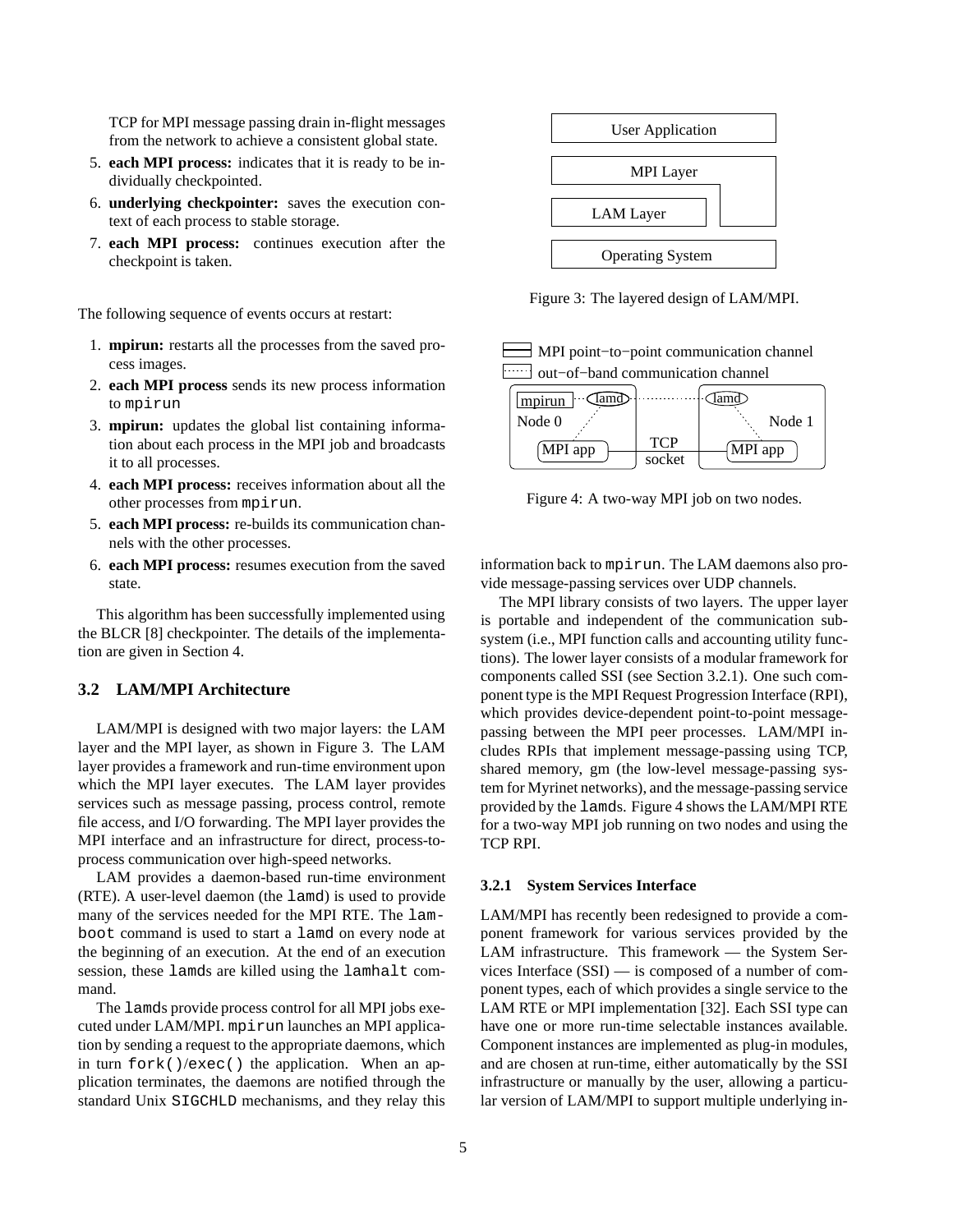

Figure 5: The LAM SSI component architecture has multiple different component types. At run-time, module instances will be chosen from each component type.

frastructures. Currently, there are SSI interfaces for launching the LAM RTE, MPI device-dependent point-to-point communication layer, MPI collective communication algorithms, and checkpoint/restart of MPI applications. Figure 5 shows the SSI framework, and how an MPI application can choose between modules of each component type at runtime.

The two component types shown in Figure 5 are the Request Progression Interface (RPI), and checkpoint/restart (CR). The RPI component type is responsible for all MPI point-to-point communications. The CR component type is the sole interface to the back-end checkpointing system to actually perform checkpoint and restart functionality.

Although LAM has multiple RPI modules available for selection at run-time, there is currently only one CR module available: blcr, which utilizes the BLCR single-node checkpointer (see Section 3.3). The design and implementation of the CR SSI and the blcr module were the main focuses of this work.

For an MPI job to be checkpointable, it must have a valid CR module and each of the other SSI modules that it has chosen at run-time must support some abstract checkpoint/ restart functionality. The internal SSI checkpoint/restart interfaces were carefully designed to preserve strict abstraction barriers between the CR SSI and the other SSI modules. Hence, the strict separation of back-end checkpointing services and communication allows new back-end checkpointing systems to be "plugged-in" simply by providing a new CR SSI module; the existing RPI modules (and other SSI component types) will be able to utilize its services with no modifications.

#### **3.2.2 The CR SSI**

At the start of execution of an MPI job, the SSI framework chooses the set of modules from each SSI component type that will be used. In the case of the CR SSI, it determines whether checkpoint/restart support was requested, and if so,

a CR module is selected to run (in this case, it is blcr since it is the only module available).

All modulesin the CR SSI provide a common set of APIs to be used by the MPI layer and another set of APIs that can be used by mpirun. The detailed design of the CR SSI component type is described in [28]. Broadly, these APIs provide the following functionality:

- **initialize:** used by the MPI layer to attach to the underlying checkpointer, and register callback(s) that will be invoked at checkpoint.
- **suspend:** used by the MPI application thread to suspend execution when it is interrupted by the callback thread (see Section 4.1).
- **disable checkpoint:** used by mpirun to enter a critical section during which it cannot be interrupted by a checkpoint request.
- **enable checkpoint:** used by mpirun to exit a critical section and allow incoming checkpoint requests.
- **finalize:** used by the MPI layer to perform cleanup actions and detach from the underlying checkpointer.

Most of the work in the CR SSI is done in a separate thread to allow preparation for checkpoint to happen asynchronously without blocking the execution of the main application thread. In the blcr module, this thread is created by the BLCR checkpointer when a callback is registered during the module's **initialize** action. However, the design of the CR SSI type does not require the underlying checkpointer to provide this thread. If a checkpointer does not implicitly provide a separate thread for callbacks, the module itself can create this extra thread during **initialize** and block its execution until a checkpoint request arrives. This design strategy serves to reduce the requirements imposed on the underlying checkpointing systems, thereby potentially increasing the range of checkpointers that can be supported.

### **3.2.3 The RPI SSI**

To support checkpointing, an RPI module must have the ability to generically "prepare for checkpoint," "continue after checkpoint," and "restore from checkpoint". A checkpointable RPI module must therefore provide API functions to perform this functionality. The following functions will be invoked from the thread-based callback in the CR SSI:

- **checkpoint:** invoked when a checkpoint request comes in, usually to consume any in-flight messages.
- **continue:** invoked to perform any operations that might be required when a process continues execution after a checkpoint is taken.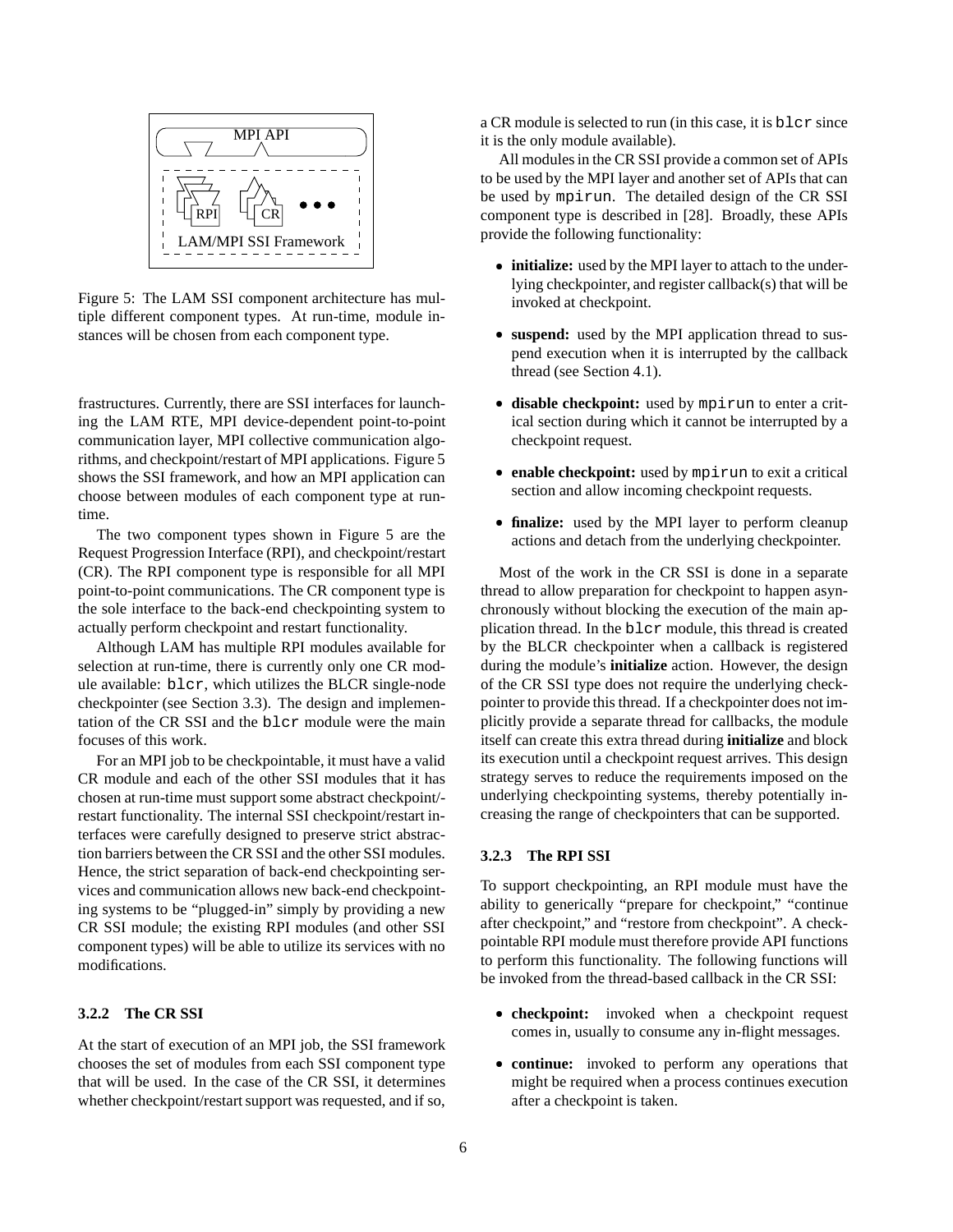**restart:** invoked to re-establish connections and any other operations that might be required when a process restarts execution from a saved state.

Note that these functions are independent of which backend checkpointing system is used; for example, the actions required for the TCP RPI to checkpoint, continue and restart are the same regardless of which CR SSI module is selected. The detailed design of the RPI SSI is described in [31].

#### **3.3 The BLCR Checkpointer**

The Berkeley Lab's Linux Checkpoint/Restart project (BLCR) [8] is a robust, kernel-level checkpoint/restart implementation. It can be used either as a stand-alone system for checkpointing applications on a single node, or by a scheduling system or parallel communication library for checkpointing and restarting parallel jobs running on multiple nodes. BLCR is implemented as a Linux kernel module (for recent 2.4 versions of the kernel, such as 2.4.18) and a user-level library. A kernel module implementation has the benefit that it allows BLCR to be easily deployed by new users without requiring them to patch, recompile, and reboot their kernel. While the current implementation of BLCR only supports checkpointing of single processes (including multi-threaded processes), checkpointing of process groups, sessions, and a full range of Unix tools will be supported in the future.

BLCR provides a simple user-level interface to libraries/applications that need to interact with checkpoint/ restart. It provides a mechanism to register user-level callback functions that are triggered whenever a checkpoint occurs, and that continue when the process restarts (or a periodic checkpoint for backup purposes completes). Two kinds of callbacks can be registered: signal-based callbacks that execute in signal-handler context, and thread-based callbacks that execute in a separate thread. These callbacks allow the application to shutdown its network activity (and perform analogous actions on some other uncheckpointable resource) before a checkpoint is taken, and restore them later. Callbacks are designed to be written as shown in Figure 6.

BLCR also provides user-level code with "critical sections" to allow groups of instructions to be performed atomically with respect to checkpoints. This allows the applications to ensure that special cases such as network initialization are not interrupted by a checkpoint. In some cases, such atomicity is not merely a matter of convenience but is vital for correct program operation.

## **4 Implementation Details**

The checkpoint/restart implementation in LAM/MPI relies on the availability of a message-passing service pro-

Figure 6: Template for signal-based and thread-based callback functions. The state of the entire process (including the callback's execution) is saved in the cr checkpoint call, and restored at restart or after checkpoint is complete.

vided by the LAM layer. This service is used for out-ofband signaling and communication between the processes during checkpoint and restart. Although they play an important role during a checkpoint, the lamds are not a logical part of an MPI application, and are themselves not checkpointed. The design of this system also presupposes the availability of a threads package on the target platform. Currently, support for checkpoint/restart has been implemented only for a modified version of the TCP RPI. However, this functionality will soon be extended to include all the RPIs. This section describes the details of the implementation in the context of the sequence of steps that occur in the system during checkpoint, upon continuing from a checkpoint, and when restarting from saved context.

## **4.1 Checkpoint**

 $\mathbf{r}$ 

Since mpirun is the startup coordination point for MPI processes, it was the natural choice to serve as the entry point for a checkpoint request to be sent to a LAM/MPI job. At the start of execution, mpirun invokes the initialization function of the blcr checkpoint/restart SSI module to register both thread-based and signal-based callback functions with BLCR. The thread-based callback is required to propagate the checkpoint requests to the MPI processes. This cannot be done in signal context because the propagation of the checkpoint request uses some non-reentrant C library calls, and the use of non-reentrant functions from signal context can cause deadlocks.

When a checkpoint request is sent by a user or batch scheduler (by invoking the BLCR utility cr checkpoint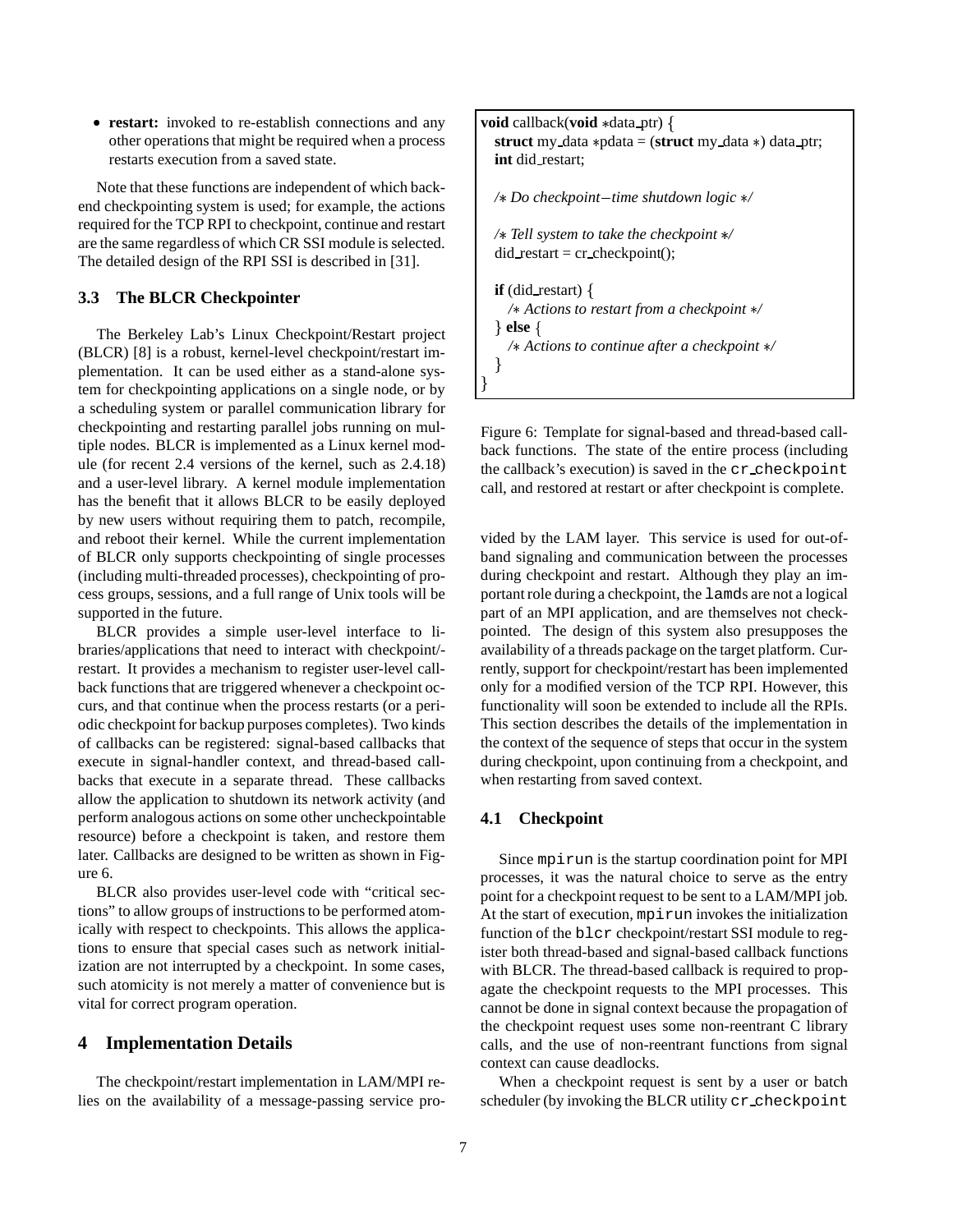with the process ID of mpirun), it triggers the callbacks to start executing. The thread-based callback computes the names under which the images of each MPI process will be stored to disk and saves the process topology of the MPI job (called "application schema" in LAM) in mpirun's address space, that will be used for restoring the applications at restart. It then signals all the MPI processes about the pending checkpoint request by instructing the relevant lamds to invoke cr checkpoint for every process that is a part of this MPI job. Once this is done, the callback thread indicates that mpirun is ready to be checkpointed.

In the MPI library, MPI INIT has been modified to invoke the initialization function of the blcr checkpoint/ restart SSI module; this function registers thread-based and signal-based callbacks with BLCR, that will be executed when a checkpoint request arrives. To avoid race conditions, the current implementation defines that it is not possible to checkpoint an MPI job in which one of the processes has already completed executing MPI FINALIZE. In order to prevent this situation from occurring, a barrier synchronization has been introduced in MPI FINALIZE.

When a checkpoint request is received by an MPI process from mpirun, the threaded callback in the blcr module starts executing. The use of a threaded callback here allows the application to continue even when the threadbased callback starts executing. Another reason for using a threaded callback is the non-reentrancy issue mentioned above. Consequently, we have to explicitly synchronize these threads so that the application thread does not execute an MPI call when the callback thread is quiescing the network.

Synchronization of threads is already done in LAM/MPI when the thread level is MPI THREAD SERIALIZED, effectively preventing multiple threads from making MPI calls simultaneously. This is accomplished by placing a mutex at the entry and exit points of all MPI library calls. This same mechanism is reused in the checkpoint/restart implementation to prevent the application thread from calling into the MPI library when the callback thread is performing checkpoint or restart functions, and vice versa. Hence, all MPI applications that request checkpoint/restart support are assigned a thread level of at least MPI THREAD - SERIALIZED.

At checkpoint time, the callback thread in each process waits for the application thread to exit its current MPI call (if any), and then instructs the RPI to prepare itself for checkpoint. It is possible, however, that the application thread could be blocking on an MPI operation whose corresponding peer operation has not been posted. To handle this case, the callback thread of that process signals the application thread to interrupt its blocking behavior. At this point, the application thread realizes that it has been interrupted by the callback thread, and yields control to it by releas-

| <b>Time</b> | <b>CR</b> Thread             | <b>App Thread</b>     |
|-------------|------------------------------|-----------------------|
| $t_i$       | sleep                        | execute outside MPI   |
|             |                              | library               |
| $t_{i+1}$   | wakeup                       |                       |
| $t_{i+2}$   | acquire mutex                |                       |
| $t_{i+3}$   | for<br><b>RPI</b><br>prepare | call MPI function,    |
|             | checkpoint                   | block on mutex        |
| $t_{i+4}$   | checkpoint                   |                       |
| $t_{i+5}$   | RPI continue/restart         |                       |
| $t_{i+6}$   | release lock                 |                       |
| $t_{i+7}$   | sleep                        | acquire lock, execute |
|             |                              | MPI call              |

Figure 7: Sequence of events when the application thread is executing outside the MPI library when a checkpoint request arrives.

ing the mutex. The callback thread can then trigger the RPI to quiesce the network, and perform any other operations that are required to prepare the process to be checkpointed. At restart time, the interrupted MPI call is automatically resumed without the user being aware of the interruption. Figures 7 and 8 depict the synchronization that is enforced between the application callback threads.

In order to drain the in-flight data on the network, each process needs to know how much data has been sent across a TCP socket by its peer. This is accomplished by having each MPI process keep a bookmark for each of its peers. A bookmark is a pair of integers containing the number of bytes it has sent to and received from each peer.

At checkpoint time, the callback threads in each process exchange the "sent" bookmarks with each of their peers using LAM's out-of-band channel (see Figure 2). If the "sent" bookmark received from a peer does not match the "received" bookmark that the process has for that peer, then there must be some messages on the network that have not yet been received. If this is the case, the callback threads call the RPI modules to progress the receives in their internal message-passing state machines and consume data from TCP sockets until each "received" bookmark matches its corresponding "sent" bookmark. The RPI's state machine executes the normal progression of MPI receive requests by matching the posted receives with incoming messages, and creating unexpected message buffers for unmatched incoming messages. For example, if a process had posted an MPI receive before checkpoint and the message arrives after the quiesce process begins, it will be received into the actual destination buffer when the RPI drains the network. Hence, no secondary buffers or rollback mechanisms need to be utilized [10]. At this time, MPI send requests are prevented from making progress so that no more messages are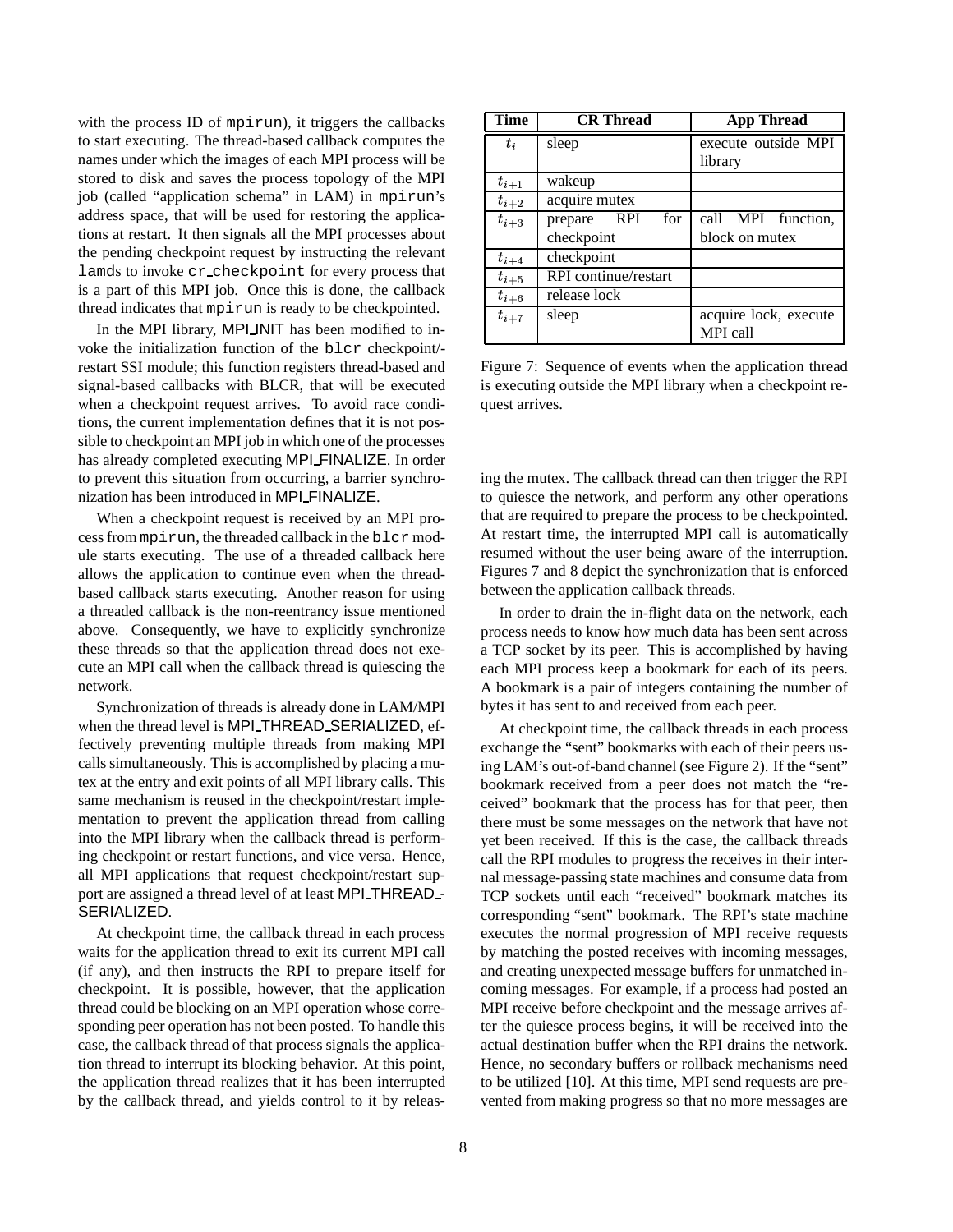| <b>Time</b> | <b>CR</b> Thread   | <b>App Thread</b>        |
|-------------|--------------------|--------------------------|
| $t_i$       | sleep              | call MPI function, ac-   |
|             |                    | quire mutex              |
| $t_{i+1}$   | wakeup             | execute blocking sys-    |
|             |                    | tem call in MPI library  |
| $t_{i+2}$   | try to acquire mu- |                          |
|             | tex, fail          |                          |
| $t_{i+3}$   | signal app thread  |                          |
| $t_{i+4}$   |                    | system call interrupted, |
|             |                    | release mutex            |
| $t_{i+5}$   | acquire mutex      | block on mutex           |
| $t_{i+6}$   | prepare for check- |                          |
|             | point              |                          |
| $t_{i+7}$   | checkpoint         |                          |
| $t_{i+8}$   | continue/restart   |                          |
| $t_{i+9}$   | release lock       |                          |
| $t_{i+10}$  | sleep              | acquire lock, resume     |
|             |                    | <b>MPI</b> function      |

Figure 8: Sequence of events when the application thread is executing a blocking system call inside the MPI library when a checkpoint request arrives.

sent. When all the bookmarks match, the RPI has drained all the in-flight data on the network, and the callback thread in each process indicates that the process is ready to be checkpointed. The underlying checkpointer then writes the process image to stable storage. Figure 9 depicts the exchange of bookmarks and the draining of in-flight data for a two-process MPI job.

## **4.2 Continue**

After checkpoints are taken, the MPI processes are allowed to continue execution. At checkpoint time, the TCP sockets are not closed so the MPI processes need not perform additional work to re-establish connections or renegotiate per-job parameters when they continue from a checkpoint. The MPI library is unlocked and control is simply returned to the application thread and processing continues as if nothing happened.

## **4.3 Restart**

When a checkpointed MPI job is restarted by invoking the BLCR utility cr restart with the name of mpirun's saved process context, the signal-based callback function exec()s a new mpirun. mpirun restarts all the MPI processes from the application schema that was saved at checkpoint-time, with the same process-topology as before checkpointing. A signal-based callback is required here because invoking exec() from another thread



Figure 9: Clearing the communication channels before checkpoint. (1) processes A and B exchange the "sent" bookmarks that they have for each other using the out-ofband channel. (2) processes A and B receive data from the in-band channel until their "received" bookmarks match the "sent" bookmarks sent by the peer in  $(1)$ .

would result in a changed process ID on current Linux kernels (version 2.4 or earlier).

When the MPI processes resume execution, the threadbased callbacks still have the MPI library locked, with the application threads either blocked at the entry point to an MPI function, safely interrupted in their MPI function calls, or running entirely outside the MPI library. The checkpoint/restart implementation in LAM/MPI does not rely on the existence of support for transparent migration of sockets in the back-end checkpointer for performance reasons and to minimize the requirements on the underlying system. Hence, the threaded callback re-establishes new TCP sockets with each of its MPI peers. Once these connections have been re-established, the MPI library is unlocked, the callback thread completes execution, and the application thread continues.

## **5 Communication Performance**

Experiments were conducted to measure the communication and computation performance of the checkpoint/restart system in LAM/MPI 7.0 using NetPIPE (A Network Protocol Independent Performance Evaluator) [29] and the NAS Parallel Benchmarks [11] on a Linux cluster consisting of 208 2.4 GHz Xeon processors with Fast Ethernet interconnect. NetPIPE is a program that performs ping-pong tests, bouncing messages of increasing size between two processes across a network in order to measure communication performance. The NAS Parallel Benchmarks is a suite of application kernels that test several dif-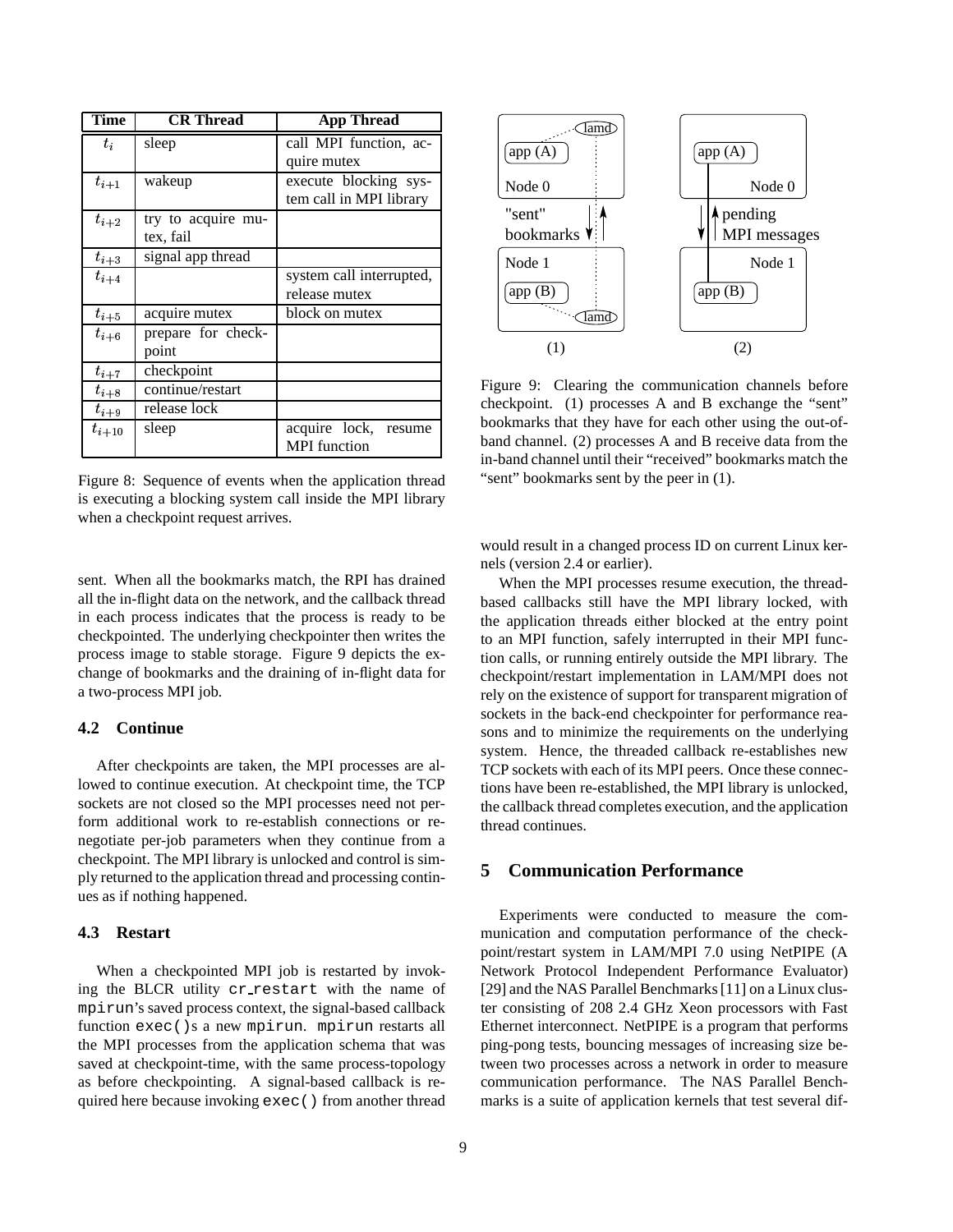

Figure 10: Performance comparison of raw TCP, plain TCP RPI (MPI\_THREAD\_SINGLE and MPI\_THREAD\_-SERIALIZED) and TCP RPI with checkpoint/restart (MPI THREAD SERIALIZED) using NetPIPE.

ferent computational and communication patterns in parallel environments.

Experiments were conducted to measure the communications overhead of adding checkpoint/restart capability to LAM/MPI. First, the drop in performance caused by the addition of checkpoint/restart support to the TCP RPI was measured. NetPIPE was used to compare the throughput of plain TCP RPI with that of the TCP RPI with checkpoint/ restart. The graph of throughput versus block-size is shown in Figure 10. The percentage of bandwidth loss in the checkpoint/restart-enabled TCP RPI as compared to plain TCP RPI is shown in Figure 11.

There are three reasons for the drop in performance of the TCP RPI with the addition of checkpoint/restart support. First, there is a "fast" mode of communication in the RPI layer such that in certain cases when the MPI request queues are empty, LAM bypasses the entire RPI state machine and directly uses sends and receives for performance reasons. The current implementation of the checkpoint/restart enabled TCP RPI does not support this "fast" mode of communication, and based on running tests with the "fast" mode disabled in the TCP RPI, it has been determined that this accounts for a part of the deterioration in performance that is seen in the graphs (see Figure 11. Second, when an MPI job requests checkpoint/restart support, the thread level is automatically upgraded to MPI - THREAD SERIALIZED. In this situation, LAM uses mutexes to synchronize the threads, and this leads to additional overhead due to the lock/unlock operations that need to be performed every time an MPI call is made. A third reason for the degradation in performance is the additional book keeping that is done in the RPI layer to support checkpoint/ restart. Since checkpoint/restart functionality adds a con-



Figure 11: Performance degradation of checkpoint/restartenabled TCP RPI (MPI\_THREAD\_SERIALIZED) and plain TCP RPI (MPI THREAD SERIALIZED) without "fast" mode, both relative to plain TCP RPI (MPI-THREAD SERIALIZED) with "fast" mode.

stant overhead to the MPI layer, performance drop is maximum for small sized messages (about 2 percent). For messages larger than 1KB, the performance degradation is less than 0.5 percent.

To assess the impact of LAM's checkpoint/restart infrastructure on the computational performance of parallel applications, the entire suite of NAS Parallel Benchmarks (problem size class A) were run on four nodes both with and without checkpoint/restart support. There was no discernable difference in the wall-clock execution time of any of the benchmark applications.

## **6 Future Work**

Future work on this project is planned in several directions. Our first priority for future work is to implement the "fast" mode of communication in the modified TCP RPI and extend checkpoint/restart support to all the the remaining RPIs so that it will be possible to checkpoint/restart all MPI-1 jobs running in LAM/MPI. The next step will be to extend the implementation to include MPI-2 functionality. Later, we plan to look into the possibility of building checkpoint/ restart SSI modules on top of other back-end checkpointing systems, possibly including Condor [23], Libckpt [25] and CRAK [41], to extend our implementation to multiple platforms. All of these efforts will be complemented with extensive performance testing and tuning to understand and identify run-time bottlenecks. Another possibility for future work in this project is full support for process migration. Our current implementation lets us restore an entire checkpointed job on a different set of nodes in some cases, but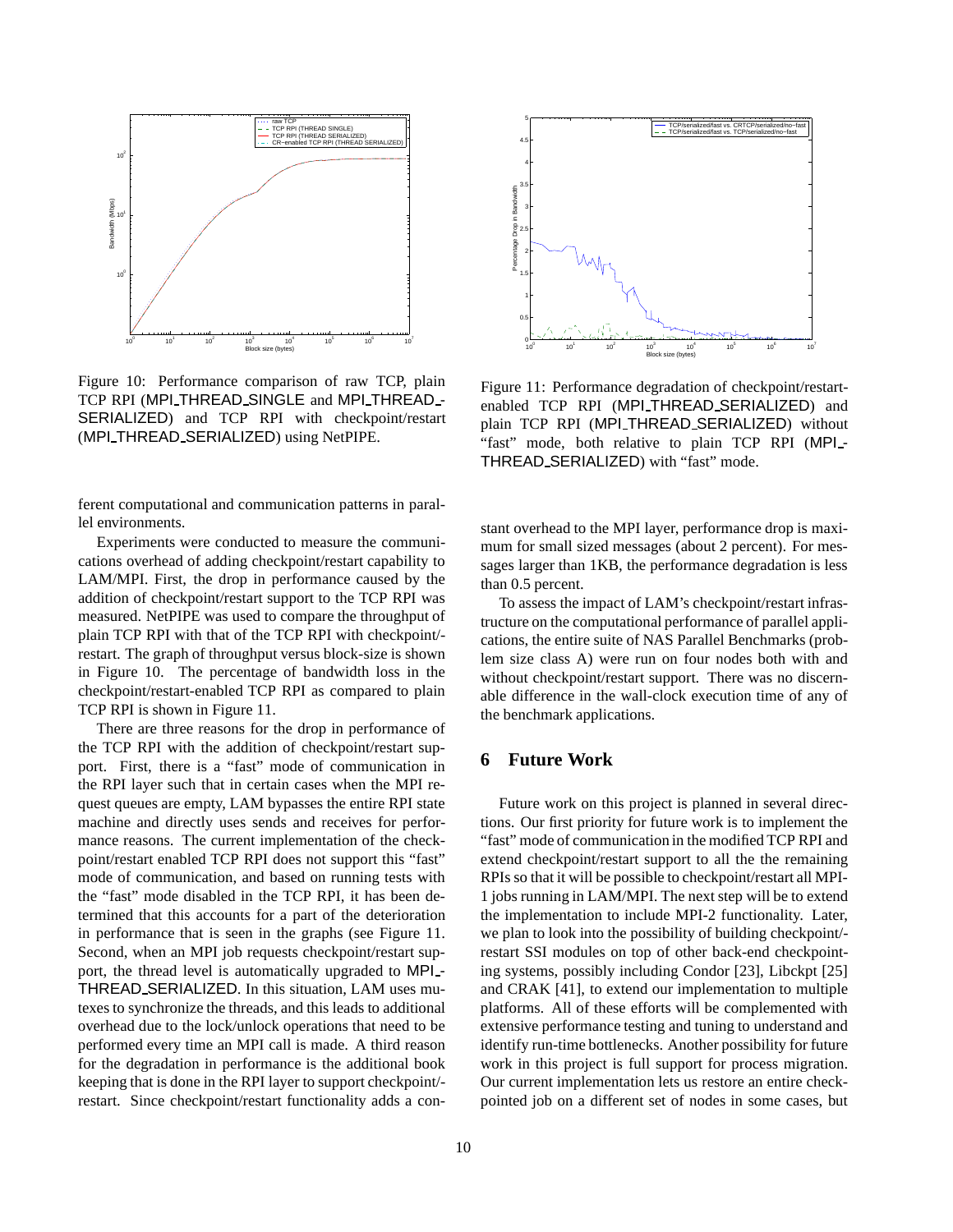it does not permit us to migrate a subset of the processes while the others are still running. While support for "realtime" migration would be contingent upon the underlying system's ability to do this, additional work also needs to be done in the MPI library itself to make this possible. Finally, a long term goal is to investigate the implementation of an uncoordinated approach to checkpointing MPI jobs in LAM/MPI.

## **7 Conclusions**

This paper presented a checkpoint/restart implementation for MPI jobs that has been implemented in LAM/MPI using BLCR [8] as the underlying checkpointer. This implementation adopts a coordinated approach to checkpointing jobs. The performance of this system was tested to measure the overhead of adding checkpoint/restart functionality, and the time to checkpoint MPI jobs. Experiments have shown that the drop in performance caused by the introduction of additional functionality in the MPI layer and the communication sub-system is negligible, and the time to checkpoint jobs increases linearly with the number of processes.

The checkpoint/restart system and all other modifications to the LAM infrastructure that grew out of this project are currently available in LAM's CVS tree. Anonymous read-only access is available to users who wish to utilize the latest features in LAM/MPI. The checkpoint/restart functionality is also scheduled to be included in the upcoming LAM/MPI 7.0 release. More information on the project can be found on the web:

http://www.lam-mpi.org/

### **Acknowledgments**

This work was supported by a grant from the Lilly Endowment, by National Science Foundation grant 0116050, and by the U.S. Department of Energy under Contract No. DE-AC03-76SF00098. Brian Barrett was supported by a Department of Energy High Performance Computer Science fellowship.

### **References**

- [1] Top500 supercomputer list, November 2002. http://www.top500.org/.
- [2] D. Briatico, A. Ciuffoletti, and L. Simoncini. A distributed domino-effect free recovery algorithm. In *Proceedings of the Fourth International Symposium on Reliability in Distributed Software and Databases*, pages 207–215, 1984.
- [3] G. Burns, R. Daoud, and J. Vaigl. LAM: An Open Cluster Environment for MPI. In J. W. Ross, editor, *Proceedings of*

*Supercomputing Symposium '94*, pages 379–386. University of Toronto, 1994.

- [4] K. M. Chandy and L. Lamport. Distributed Snapshots: Determining Global States of Distributed Systems. *ACM Transactions on Computing Systems*, 3(1):63–75, 1985.
- [5] Y. Z. Chang, K. S. Ding, and J. J. Tsay. Efficient Implementation of Message Passing Interface on Local Area Networks, 1996.
- [6] Y. Chen, K. Li, and J. S. Plank. CLIP: A checkpointing tool for message-passing parallel programs. In ACM, editor, *SC'97: High Performance Networking and Computing: Proceedings of the 1997 ACM/IEEE SC97 Conference: November 15–21, 1997, San Jose, California, USA.*, New York, NY 10036, USA and 1109 Spring Street, Suite 300, Silver Spring, MD 20910, USA, 1997. ACM Press and IEEE Computer Society Press.
- [7] W. R. Dieter and J. E. L. Jr. A user-level checkpointing library for POSIX threads programs. In *Symposium on Fault-Tolerant Computing*, pages 224–227, 1999.
- [8] J. Duell, P. Hargrove, and E. Roman. The Design and Implementation of Berkeley Lab's Linux Checkpoint/Restart, 2002.
- [9] E. N. Elnozahy, D. B. Johnson, and W. Zwaenepoel. The performance of consistent checkpointing. In *Proceedings of the 11th Symposium on Reliable Distributed Systems*, pages 39–47, Oct. 1992.
- [10] M. Elnozahy, L. Alvisi, Y. M. Wang, and D. B. Johnson. A survey of rollback-recovery protocols in message passing systems. Technical Report CMU-CS-96-181, School of Computer Science, Carnegie Mellon University, Pittsburgh, PA, USA, 1996.
- [11] D. H. B. et al. The NAS Parallel Benchmarks. Technical Report RNR-94-007, NASA Ames Research Center, Moffett Field, CA, 1994.
- [12] A. Geist, W. Gropp, S. Huss-Lederman, A. Lumsdaine, E. Lusk, W. Saphir, T. Skjellum, and M. Snir. MPI-2: Extending the Message-Passing Interface. In L. Bouge, P. Fraigniaud, A. Mignotte, and Y. Robert, editors, *Euro-Par '96 Parallel Processing*, number 1123 in Lecture Notes in Computer Science, pages 128–135. Springer Verlag, 1996.
- [13] Genias Software GmbH. *CODINE User's Guide*, 1993.
- [14] W. Gropp, S. Huss-Lederman, A. Lumsdaine, E. Lusk, B. Nitzberg, W. Saphir, and M. Snir. *MPI — The Complete Reference: Volume 2, the MPI-2 Extensions*. MIT Press, 1998.
- [15] W. Gropp, E. Lusk, N. Doss, and A. Skjellum. A highperformance, portable implementation of the MPI message passing interface standard. *Parallel Computing*, 22(6):789– 828, Sept. 1996.
- [16] W. Gropp, E. Lusk, and A. Skjellum. *Using MPI: Portable Parallel Programming with the Message Passing Interface*. MIT Press, 1994.
- [17] W. Gropp, E. Lusk, and R. Thakur. *Using MPI-2: Advanced Features of the Message Passing Interface*. MIT Press, 1999.